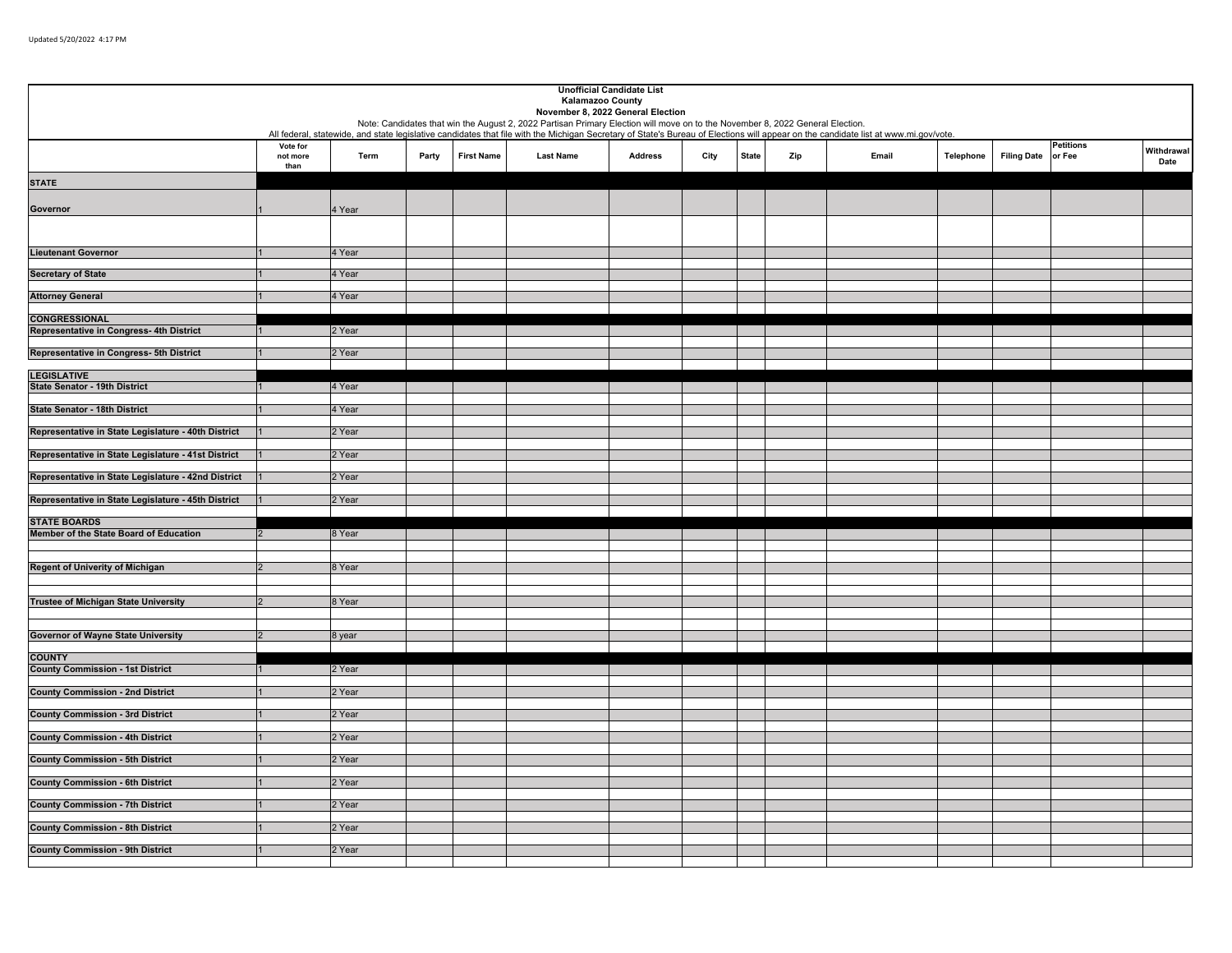| <b>TOWNSHIP</b><br><b>Alamo Township</b>                     |                |                               |                   |                                      |                  |                                     |          |    |       |                             |              |                      |                     |  |
|--------------------------------------------------------------|----------------|-------------------------------|-------------------|--------------------------------------|------------------|-------------------------------------|----------|----|-------|-----------------------------|--------------|----------------------|---------------------|--|
|                                                              |                | Partial Term                  |                   |                                      |                  |                                     |          |    |       |                             |              |                      |                     |  |
|                                                              |                | Ending                        |                   |                                      |                  |                                     |          |    |       |                             |              |                      |                     |  |
| <b>Township Clerk</b>                                        |                | 11/20/2024                    |                   |                                      |                  |                                     |          |    |       |                             |              |                      |                     |  |
|                                                              |                |                               |                   |                                      |                  |                                     |          |    |       |                             |              |                      |                     |  |
| <b>Ross Township</b>                                         |                |                               |                   |                                      |                  |                                     |          |    |       |                             |              |                      |                     |  |
|                                                              |                | Partial Term                  |                   |                                      |                  |                                     |          |    |       |                             |              |                      |                     |  |
|                                                              |                | Ending                        |                   |                                      |                  |                                     |          |    |       |                             |              |                      |                     |  |
| <b>Township Clerk</b>                                        |                | 11/20/2024                    |                   |                                      |                  |                                     |          |    |       |                             |              |                      |                     |  |
|                                                              |                |                               |                   |                                      |                  |                                     |          |    |       |                             |              |                      |                     |  |
|                                                              |                | Partial Term                  |                   |                                      |                  |                                     |          |    |       |                             |              |                      |                     |  |
|                                                              |                | Ending                        |                   |                                      |                  |                                     |          |    |       |                             |              |                      |                     |  |
| <b>Township Supervisor</b>                                   |                | 11/20/2024                    |                   |                                      |                  |                                     |          |    |       |                             |              |                      |                     |  |
| <b>Township Trustee</b>                                      |                | Partial Term                  |                   |                                      |                  |                                     |          |    |       |                             |              |                      |                     |  |
|                                                              |                |                               |                   |                                      |                  |                                     |          |    |       |                             |              |                      |                     |  |
|                                                              |                |                               |                   |                                      |                  |                                     |          |    |       |                             |              |                      |                     |  |
|                                                              |                |                               |                   |                                      |                  |                                     |          |    |       |                             |              |                      |                     |  |
|                                                              |                |                               |                   |                                      |                  |                                     |          |    |       |                             |              |                      |                     |  |
| <b>Delegates to County Convention</b>                        |                | See Precinct Delegate Filings |                   |                                      |                  |                                     |          |    |       |                             |              |                      |                     |  |
|                                                              |                |                               |                   |                                      |                  |                                     |          |    |       |                             |              |                      |                     |  |
| <b>NONPARTISAN SECTION</b>                                   |                |                               |                   |                                      |                  |                                     |          |    |       |                             |              |                      |                     |  |
| <b>JUDICIAL</b>                                              |                |                               |                   |                                      |                  |                                     |          |    |       |                             |              |                      |                     |  |
| <b>Justice of Supreme Court</b>                              | $\overline{2}$ | 8 Year                        |                   |                                      |                  |                                     |          |    |       |                             |              |                      |                     |  |
|                                                              |                |                               |                   |                                      |                  |                                     |          |    |       |                             |              |                      |                     |  |
|                                                              |                |                               |                   | Justice of Supreme Court             |                  |                                     |          |    |       |                             |              |                      |                     |  |
| Judge of Appeals - 1st District                              |                | 6 Year                        |                   |                                      |                  |                                     |          |    |       |                             |              |                      |                     |  |
|                                                              | Incumbent      |                               |                   | Thomas                               | Cameron          | Incumbent judicial address withheld |          |    |       |                             | 734-259-8101 | 3/4/2022 Affidavit   |                     |  |
| Judge of Appeals - 1st District                              |                | Year                          |                   | Judge of Court of Appeals            |                  |                                     |          |    |       |                             |              |                      |                     |  |
|                                                              |                |                               |                   |                                      |                  |                                     |          |    |       |                             |              | 4/4/2022 Affidavit   |                     |  |
|                                                              | Incumbent      |                               |                   | Kristina<br>udge of Court of Appeals | Robinson Garrett | Incumbent judicial address withheld |          |    |       |                             | 313-505-5443 |                      |                     |  |
| <b>Judge of Appeals - 1st District</b>                       |                | Partial Term                  |                   |                                      |                  |                                     |          |    |       |                             |              |                      |                     |  |
|                                                              | Incumbent      |                               |                   | Noah P.                              | Hood             | ncumbent judicial address withheld  |          |    |       |                             | 313-220-9524 | 3/16/2022 Affidavit  |                     |  |
|                                                              |                |                               |                   | Judge of Court of Appeals            |                  |                                     |          |    |       |                             |              |                      |                     |  |
| Circuit Court Judge - 9th Circuit                            |                | 6 Year                        |                   |                                      |                  |                                     |          |    |       |                             |              |                      |                     |  |
|                                                              | Non-Incumbent  |                               |                   |                                      |                  |                                     |          |    |       |                             |              |                      |                     |  |
|                                                              |                |                               |                   |                                      |                  |                                     |          |    |       |                             |              |                      |                     |  |
| <b>Probate Court</b>                                         |                | 6 Year                        |                   |                                      |                  |                                     |          |    |       |                             |              |                      |                     |  |
|                                                              | Incumbent      |                               |                   | Gerald                               | Pierangeli       | Incumbent judicial address withheld |          |    |       | cottpier2@gmail.com         | 269-808-6646 | 12/29/2021 Affidavit |                     |  |
|                                                              |                |                               |                   | Judge of Probate Court               |                  |                                     |          |    |       |                             |              |                      |                     |  |
|                                                              |                |                               |                   |                                      |                  |                                     |          |    |       |                             |              |                      |                     |  |
|                                                              |                |                               |                   |                                      |                  |                                     |          |    |       |                             |              |                      |                     |  |
| District Court Judge - 8th District                          |                | 6 Year                        |                   |                                      |                  |                                     |          |    |       |                             |              |                      |                     |  |
|                                                              | Non-Incumbent  |                               |                   |                                      |                  |                                     |          |    |       |                             |              |                      |                     |  |
|                                                              |                | Partial Term                  |                   |                                      |                  |                                     |          |    |       |                             |              |                      |                     |  |
| District Court Judge - 8th District                          |                | Ending 1/1/2027               |                   |                                      |                  |                                     |          |    |       |                             |              |                      |                     |  |
|                                                              | Incumbent      | Incumbent                     |                   | Namita<br>Judge of District Court    | Sharma           | ncumbent judicial address withheld  |          |    |       |                             | 517-927-5179 | 2/15/2022 Affidavit  |                     |  |
|                                                              |                |                               |                   |                                      |                  |                                     |          |    |       |                             |              |                      |                     |  |
|                                                              |                | Partial Term                  |                   |                                      |                  |                                     |          |    |       |                             |              |                      |                     |  |
| District Court Judge - 8th District                          |                | Ending 1/1/2025               |                   |                                      |                  |                                     |          |    |       |                             |              |                      |                     |  |
|                                                              |                | Incumbent                     |                   | Alisa                                | Parker-Lagrone   | Incumbent judicial address withheld |          |    |       |                             | 269-598-1761 | 2/17/2022 Affidavit  |                     |  |
|                                                              |                |                               |                   | Judge of District Court              |                  |                                     |          |    |       |                             |              |                      |                     |  |
|                                                              |                |                               |                   |                                      |                  |                                     |          |    |       |                             |              |                      |                     |  |
|                                                              |                |                               |                   |                                      |                  |                                     |          |    |       |                             |              |                      |                     |  |
|                                                              |                |                               |                   |                                      |                  |                                     |          |    |       |                             |              |                      |                     |  |
| <b>COMMUNITY COLLEGE</b>                                     |                |                               |                   |                                      |                  |                                     |          |    |       |                             |              |                      |                     |  |
| <b>Glen Oaks Community College</b>                           |                |                               |                   |                                      |                  |                                     |          |    |       |                             |              |                      |                     |  |
| <b>Board of Trustees Member</b>                              | 3 <sup>1</sup> | 6 Year                        |                   |                                      |                  |                                     |          |    |       |                             |              |                      |                     |  |
|                                                              |                |                               |                   |                                      |                  |                                     |          |    |       |                             |              |                      |                     |  |
|                                                              |                |                               |                   |                                      |                  |                                     |          |    |       |                             |              |                      |                     |  |
| Kalamazoo Valley Community College                           |                |                               |                   |                                      |                  |                                     |          |    |       |                             |              |                      |                     |  |
| <b>Board of Trustees Member</b>                              |                | 6 Year                        | Non-Partisan Paul |                                      | Foust            | 8561 East D Ave                     | Richland | MI |       | 49083 warfactor23@gmail.com | 269-370-2185 | 2/17/2022 \$100 Fee  |                     |  |
|                                                              |                |                               | Non-Partisan Jeff |                                      | Patton           | 6085 Sagewood Circl Richland        |          | MI | 49085 | ffpatton550@att.net         | 269-203-7388 |                      | 3/18/2022 \$100 Fee |  |
|                                                              |                |                               |                   |                                      |                  |                                     |          |    |       |                             |              |                      |                     |  |
|                                                              |                |                               |                   |                                      |                  |                                     |          |    |       |                             |              |                      |                     |  |
| <b>Kellogg Community College</b><br>Board of Trustees Member | 2              | 6 Year                        |                   |                                      |                  |                                     |          |    |       |                             |              |                      |                     |  |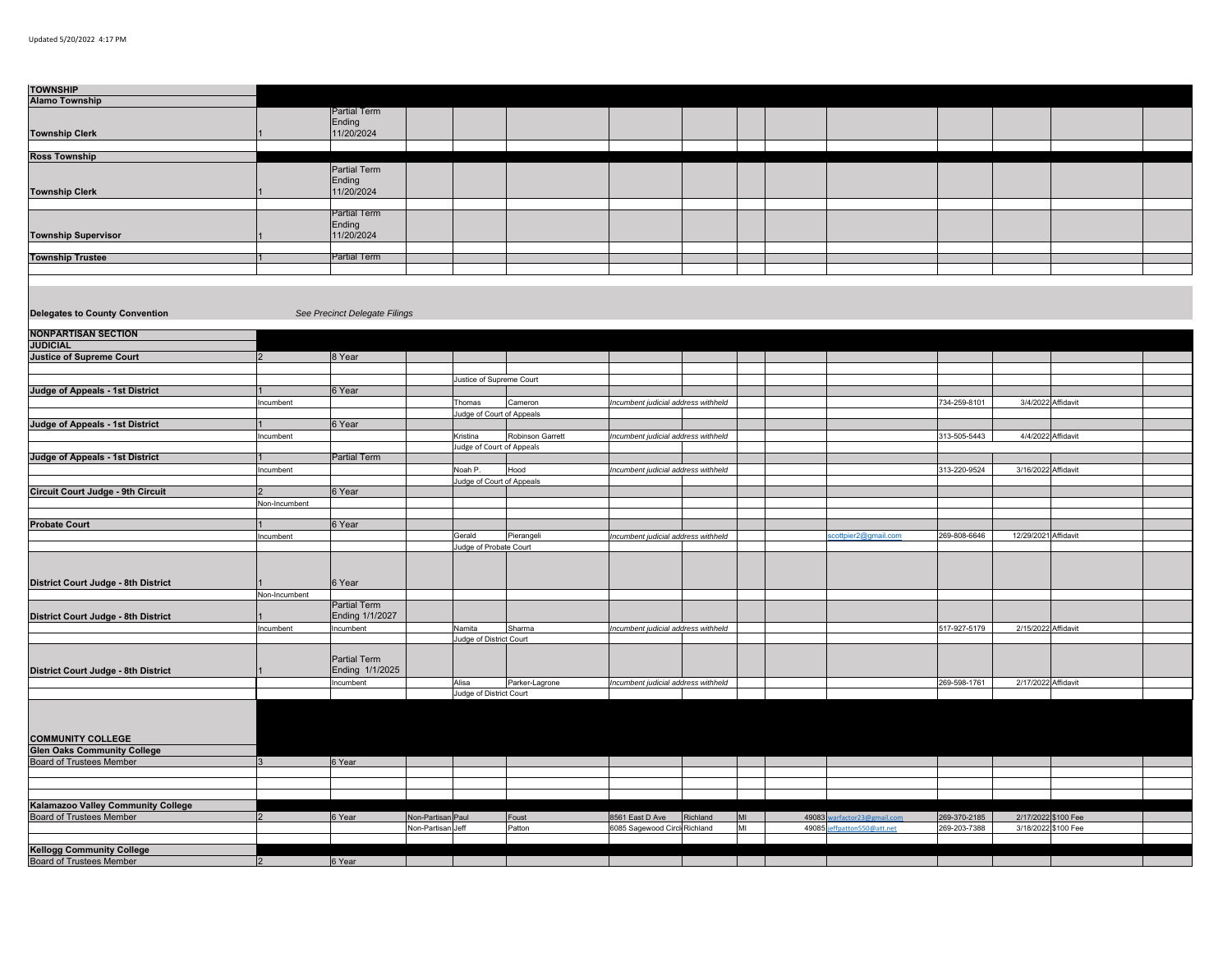| <b>CITY</b><br>City of Galesburg<br>Mayor                    |                 |                     |                  |         |                            |         |    |                              |              |                                 |  |
|--------------------------------------------------------------|-----------------|---------------------|------------------|---------|----------------------------|---------|----|------------------------------|--------------|---------------------------------|--|
|                                                              |                 | 2 Year              |                  |         |                            |         |    |                              |              |                                 |  |
|                                                              |                 |                     |                  |         |                            |         |    |                              |              |                                 |  |
| <b>City of Galesburg</b><br>Trustee                          |                 |                     |                  |         |                            |         |    |                              |              |                                 |  |
|                                                              | 3               | 4 Year              |                  |         |                            |         |    |                              |              |                                 |  |
|                                                              |                 |                     |                  |         |                            |         |    |                              |              |                                 |  |
|                                                              |                 |                     |                  |         |                            |         |    |                              |              |                                 |  |
|                                                              |                 |                     |                  |         |                            |         |    |                              |              |                                 |  |
| <b>VILLAGE</b>                                               |                 |                     |                  |         |                            |         |    |                              |              |                                 |  |
| <b>Augusta Village</b><br>Trustee                            |                 |                     |                  |         |                            |         |    |                              |              |                                 |  |
|                                                              | $\mathbf{3}$    | 4 Year              | Non-Partisan Kim | Carlton | 209 Southway               | Augusta | MI | 49012 kimcarlton82@gmail.com | 269-370-1503 | 4/21/2022 6 petition signatures |  |
|                                                              |                 |                     | Non-Partisan Ann | Daly    | 315 W. Vanburen St Augusta |         | MI | 49012 anndaly64@yahoo.com    | 269-365-1321 | 4/21/2022 6 petition signatures |  |
|                                                              |                 |                     |                  |         |                            |         |    |                              |              |                                 |  |
|                                                              |                 |                     |                  |         |                            |         |    |                              |              |                                 |  |
|                                                              |                 | Partial Term        |                  |         |                            |         |    |                              |              |                                 |  |
| Trustee                                                      |                 | ending 1/1/2024     |                  |         |                            |         |    |                              |              |                                 |  |
|                                                              |                 |                     |                  |         |                            |         |    |                              |              |                                 |  |
| <b>Climax Village</b>                                        |                 |                     |                  |         |                            |         |    |                              |              |                                 |  |
|                                                              |                 |                     |                  |         |                            |         |    |                              |              |                                 |  |
|                                                              |                 |                     |                  |         |                            |         |    |                              |              |                                 |  |
|                                                              |                 |                     |                  |         |                            |         |    |                              |              |                                 |  |
| Trustee                                                      |                 | 4 Year              |                  |         |                            |         |    |                              |              |                                 |  |
|                                                              |                 |                     |                  |         |                            |         |    |                              |              |                                 |  |
|                                                              |                 |                     |                  |         |                            |         |    |                              |              |                                 |  |
| <b>Richland Village</b>                                      |                 |                     |                  |         |                            |         |    |                              |              |                                 |  |
| Trustee                                                      |                 | 4 Year              |                  |         |                            |         |    |                              |              |                                 |  |
|                                                              |                 |                     |                  |         |                            |         |    |                              |              |                                 |  |
|                                                              |                 |                     |                  |         |                            |         |    |                              |              |                                 |  |
| <b>Schoolcraft Village</b>                                   |                 |                     |                  |         |                            |         |    |                              |              |                                 |  |
| President                                                    |                 | 2 Year              |                  |         |                            |         |    |                              |              |                                 |  |
|                                                              |                 |                     |                  |         |                            |         |    |                              |              |                                 |  |
|                                                              |                 |                     |                  |         |                            |         |    |                              |              |                                 |  |
| Trustee                                                      |                 | 4 Year              |                  |         |                            |         |    |                              |              |                                 |  |
|                                                              |                 |                     |                  |         |                            |         |    |                              |              |                                 |  |
|                                                              |                 |                     |                  |         |                            |         |    |                              |              |                                 |  |
|                                                              |                 |                     |                  |         |                            |         |    |                              |              |                                 |  |
| <b>Vicksburg Village</b>                                     |                 |                     |                  |         |                            |         |    |                              |              |                                 |  |
| Trustee                                                      | $\mathbf{R}$    | 4 Year              |                  |         |                            |         |    |                              |              |                                 |  |
|                                                              |                 |                     |                  |         |                            |         |    |                              |              |                                 |  |
|                                                              |                 |                     |                  |         |                            |         |    |                              |              |                                 |  |
|                                                              |                 |                     |                  |         |                            |         |    |                              |              |                                 |  |
| LOCAL SCHOOL DISTRICT<br>Athens Area Schools<br>School Board |                 |                     |                  |         |                            |         |    |                              |              |                                 |  |
|                                                              |                 |                     |                  |         |                            |         |    |                              |              |                                 |  |
|                                                              |                 | 4 Year              |                  |         |                            |         |    |                              |              |                                 |  |
|                                                              | $\vert 4 \vert$ |                     |                  |         |                            |         |    |                              |              |                                 |  |
|                                                              |                 |                     |                  |         |                            |         |    |                              |              |                                 |  |
|                                                              |                 |                     |                  |         |                            |         |    |                              |              |                                 |  |
|                                                              |                 |                     |                  |         |                            |         |    |                              |              |                                 |  |
| School Board                                                 |                 | 2 Year Partial Term |                  |         |                            |         |    |                              |              |                                 |  |
|                                                              |                 |                     |                  |         |                            |         |    |                              |              |                                 |  |
| <b>Climax- Scotts Community Schools</b>                      |                 |                     |                  |         |                            |         |    |                              |              |                                 |  |
| School Board                                                 |                 | 4 Year              |                  |         |                            |         |    |                              |              |                                 |  |
|                                                              |                 |                     |                  |         |                            |         |    |                              |              |                                 |  |
|                                                              |                 |                     |                  |         |                            |         |    |                              |              |                                 |  |
| <b>Comstock Public Schools</b><br>School Board               |                 |                     |                  |         |                            |         |    |                              |              |                                 |  |
|                                                              | $4\overline{ }$ | 4 Year              |                  |         |                            |         |    |                              |              |                                 |  |
|                                                              |                 |                     |                  |         |                            |         |    |                              |              |                                 |  |
|                                                              |                 |                     |                  |         |                            |         |    |                              |              |                                 |  |
|                                                              |                 |                     |                  |         |                            |         |    |                              |              |                                 |  |
|                                                              |                 |                     |                  |         |                            |         |    |                              |              |                                 |  |
|                                                              |                 |                     |                  |         |                            |         |    |                              |              |                                 |  |
| Galesburg-Augusta Community Schools<br>School Board          |                 |                     |                  |         |                            |         |    |                              |              |                                 |  |
|                                                              | $\overline{4}$  | 4 Year              |                  |         |                            |         |    |                              |              |                                 |  |
|                                                              |                 |                     |                  |         |                            |         |    |                              |              |                                 |  |
|                                                              |                 |                     |                  |         |                            |         |    |                              |              |                                 |  |
|                                                              |                 |                     |                  |         |                            |         |    |                              |              |                                 |  |
|                                                              |                 |                     |                  |         |                            |         |    |                              |              |                                 |  |
| <b>Gull Lake Community Schools</b>                           |                 |                     |                  |         |                            |         |    |                              |              |                                 |  |
|                                                              |                 |                     |                  |         |                            |         |    |                              |              |                                 |  |
| School Board                                                 | $\overline{2}$  | 6 Year              |                  |         |                            |         |    |                              |              |                                 |  |
| $\mathbf{I}$                                                 |                 |                     |                  |         |                            |         |    |                              |              |                                 |  |

**Kalamazoo Public Schools**